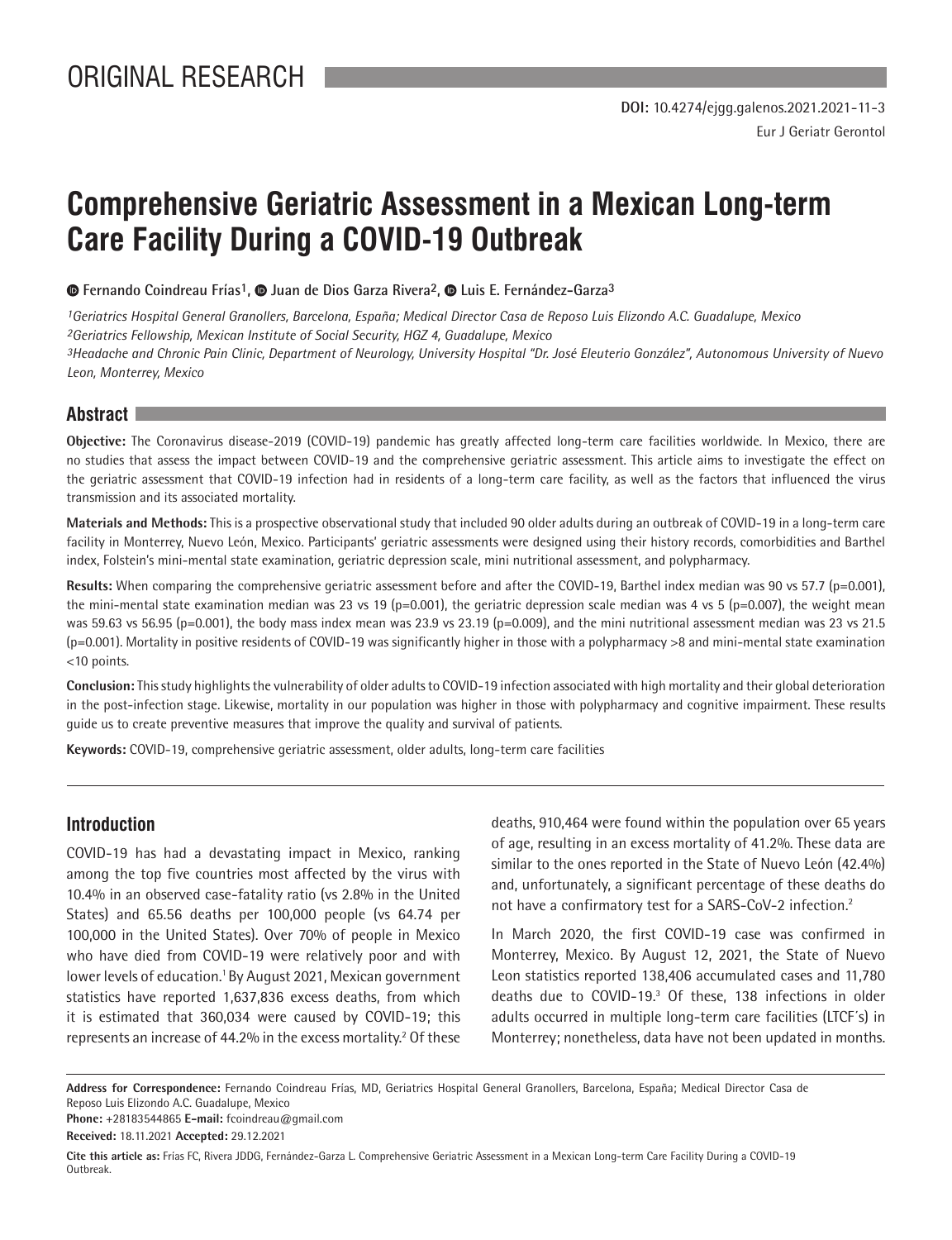A potential reason is that most of these institutions are private and are afraid that the government regulatory bodies will close down the facilities.3

Evidence has shown an exponential mortality increase in patients over 50 years; therefore, there has been an emphasis on protecting LCTF's residents since early in the pandemic.<sup>4</sup> However, research on LTCF's is limited.<sup>5</sup> In the United States, by May 21, 2021, over 35,000 deaths have been reported in LTCF´s, representing 42% of total deaths due to COVID-19; LTCF's with more than 50 residents are the most affected.<sup>6</sup> A study published in September 2020 reported that the mortality in 12 member countries of the Organization for Economic Cooperation and Development (OECD) was 47.3% in LTCF´s and  $44.7%$  in older adults living in the community.<sup>7</sup> In addition to the greater risk in the elderly population, it is extremely important to consider the frailty syndrome in this population, since mortality reaches up to 33.7% in frail adults infected by COVID-19.8

Literature on COVID-19 infections at LCTF´s and their postinfection impact on the elderly measured by the comprehensive geriatric assessment (CGA) in Mexico is scarce. Therefore, this study aims to i) describe the COVID-19 outbreak in a LTCF in the Metropolitan Area of Monterrey, ii) recognize factors that could have influenced the transmission of the SARS-CoV-2 and the mortality caused by COVID-19, and iii) measure the impact this outbreak had on their residents on their different health spheres according to the comprehensive geriatric assessment.

# **Materials and Methods**

An observational, prospective study was carried out in a LCTF in Monterrey, Mexico. The CGA was evaluated in two stages: 1) In May 2021, representing the period patients received a confirmatory COVID-19 active infection, and 2) after their readmission to the LTCF in July 2021. The SARS-CoV-2 infection was confirmed through a reverse transcription-polymerase chain reaction (RT-PCR) test. Nuevo Leon´s Health Ministry collected and processed COVID-19 tests.

Residents' sociodemographic characteristics and medical history were collected from patients´ health records. Participants' functional status was evaluated using the Barthel Index (BI) to measure their performance on activities of daily life (ADLs),<sup>9</sup> cognitive status was evaluated with Folstein's Mini-Mental State Examination (MMSE),<sup>10</sup> and emotional status was measured according to the Geriatric Depression Scale (GDS).<sup>11</sup> Additionally, we evaluated the participants' nutritional status using the Mini Nutritional Assessment (MNA), including their measurements to calculate their body mass index (BMI).<sup>12</sup> Polypharmacy was also evaluated and defined as patients receiving a prescription of 8 or more drugs.<sup>13</sup>

### **Statistics**

Statistical analysis was done by IBM SPSS v22 software. Continuous variables are presented as the median and interquartile range (IQR) or mean  $\pm$  standard deviation. Categorical variables are described as frequencies with their respective percentages (%). The distribution of numeric variables was measured with the Kolmogorov-Smirnov test. Differences between groups were evaluated using the U Mann-Whitney test for numeric variables without a normal distribution, while the student t-test for independent groups was used for numeric variables with a normal distribution. The Wilcoxon test and the paired t-test were used for numeric variables with a non-normal and normal distribution, respectively, to evaluate the differences before the outbreak and after the patients' readmission. Differences in proportions were evaluated with the Chi-square test. A binary logistic regression was performed adjusting for age and sex and including all the variables with a p-value <0.1 in the bivariate analysis. Statistical significance was defined as a p-value <0.05.

# **Results**

Ninety patients were examined prior to the COVID-19 outbreak. The mean age was  $84.71 \pm 7.47$ , and the range was 67–101 years. Sixty-one (67.8%) were females and twenty-nine (32.2%) males. The median outcome of the BI evaluation was 80 (38.75–95), and 17 (18.9%) patients were classified as totally dependent. The cognitive evaluation resulted in a median MMSE of 21 (13– 26); 29 (65.4%) patients had a degree of cognitive impairment. The median GDS score was 4 (2–6); 21 (23.3%) were classified as having depression. Finally, at the nutritional level, patients had a mean weight of 57.66  $\pm$  14.46 kg, with a mean BMI of 2.7  $\pm$  4.6 and a median MNA of 23 (19.25-25). 33 (36.7%) were underweight, 19 (21.1%) were overweight or obese, 39 (43.3%) were at risk of malnutrition, and 11 (12.2%) were malnourished.

The median of prescribed drugs was 6 (4–9) and 30 (33.3%) residents reported having polypharmacy. The most frequently prescribed drug groups were antidepressants in 52 (57.8%), acetylsalicylic acid (ASA) in 35 (38.9%), and lipid-lowering drugs in 33 (36.7%) (table 1). Regarding chronic degenerative diseases, 52 (57.8%) were hypertensive, 24 (27.7%) were diabetic, and 25 (27.8%) had hypercholesterolemia. Since March 2020, 49 (54.4%) residents have taken vitamin C 1000 mg and zinc 50 mg daily.

On May 2, 2020, 5 people (two staff and three residents) reported fever. The following day, six additional residents reported fever, and health authorities were notified. On May 4, 10 residents had a positive test for COVID-19, and in the next 24 hours, over 50 COVID-19 tests from people within the LTCF were positive. Consequently, all residents were transferred to different healthcare facilities. On May 9, 2020, the staff positive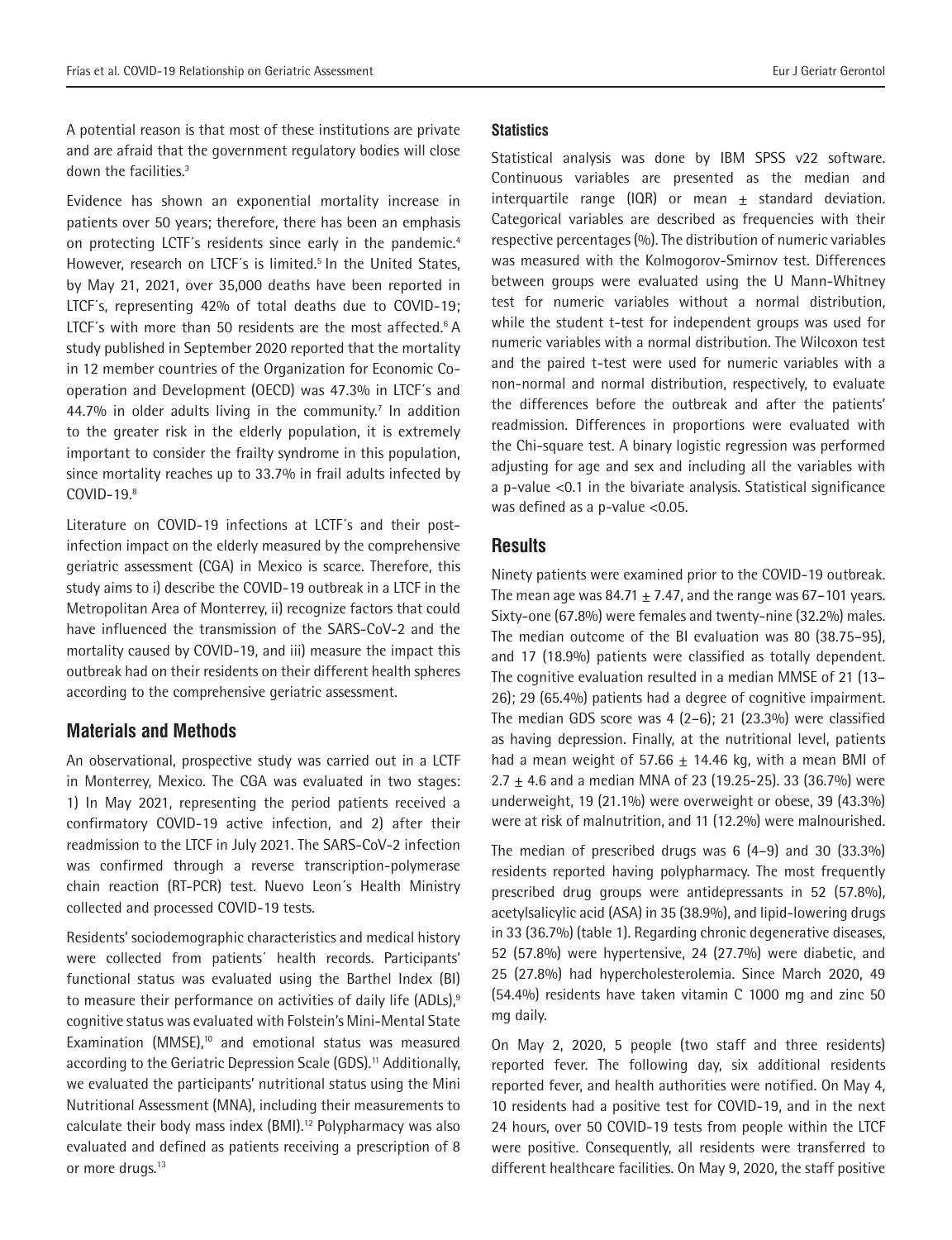| Table 1. Baseline characteristics of residents before the<br>outbreak |                   |
|-----------------------------------------------------------------------|-------------------|
| Sociodemographic features                                             | N(90)             |
| Age, mean $\pm$ SD, years                                             | $84.71 \pm 7.47$  |
| Sex, female                                                           | 61(67.8)          |
| BI, median (IQR)                                                      | 80 (38.75-95)     |
| BI > 90                                                               | 36(40)            |
| BI 61-90                                                              | 21(23.3)          |
| BI 21-60                                                              |                   |
| BI < 21                                                               | 16 (17.8)         |
|                                                                       | 17(18.9)          |
| MMSE, median (IQR)                                                    | $21(13-26)$       |
| MMSE > 24                                                             | 31(34.4)          |
| MMSE 17-24                                                            | 29 (32.2)         |
| MMSE 10-16                                                            | 15(16.7)          |
| MMSE < 10                                                             | 15 (16.7)         |
| GDS, median (IQR)                                                     | $4(2-6)$          |
| GDS > 5                                                               | 21(23.3)          |
| MNA, median (IQR)                                                     | 23 (19.25-25)     |
| MNA 24-30                                                             | 36(40)            |
| MNA 17-23.5                                                           | 39(43.3)          |
| MNA < 17                                                              | 11(12.2)          |
| Weight, mean $\pm$ SD, kg                                             | $57.66 \pm 14.46$ |
| BMI, mean $\pm$ SD, kg/m <sup>2</sup>                                 | $23.7 + 4.6$      |
| BMI < 18.5                                                            | 9(10)             |
| BMI > 24.9                                                            | 33 (36.7)         |
| Arterial hypertension                                                 | 52 (57.8)         |
| Type 2 diabetes mellitus                                              | 24(27.7)          |
| Hypercholesterolemia                                                  | 25 (27.8)         |
| Medications, median (IQR)                                             | $6(4-9)$          |
| Polypharmacy                                                          | 30 (33.3)         |
| Antidepressants                                                       | 52 (57.8)         |
| Acetylsalicylic acid                                                  | 35 (38.9)         |
| Lipid-lowering agents                                                 | 33 (36.7)         |
| <b>PPI</b>                                                            | 31 (34.4)         |
| <b>ACE</b> inhibitors                                                 | 26 (28.9)         |
| Benzodiazepines                                                       | 25 (27.8)         |
| <b>ARBs</b>                                                           | 23 (25.6)         |
| Antipsychotics                                                        | 22 (24.4)         |
| Analgesics                                                            | 20 (22.2)         |
| Oral antidiabetics                                                    | 16 (17.8)         |
| Anti-dementia                                                         | 15 (16.7)         |
| Diuretics                                                             | 12 (13.3)         |
| Insulin                                                               | 10(11.1)          |
| Antiprostatic hypertrophy agents                                      | 10(11.1)          |
| Beta-blockers                                                         | 7(7.8)            |
| Oral contraceptives                                                   | 3(3.3)            |
|                                                                       |                   |

BI: Barthel index, MMSE: Mini-mental state examination, GDS: Geriatric depression scale, MNA: Mini nutritional assessment, BMI: Body mass index, PPI: Proton-pump inhibitors, ACE: Angiotensin-converting enzyme, ARBs: Angiotensin II receptor blockers, SD: Standard deviation

for COVID-19 was isolated in a shelter, and the 90 residents were taken to different medical units, separating the positive cases from the negatives. As for the residents with a positive test for COVID-19, 41 (62.1%) were transferred to private centers, 22 (33.3%) to public centers, and 3 (4.5%) to their homes.

Out of the 90 residents (R), 66 (73.3%) had a positive test for COVID-19  $(R+)$  and 24 (26.6%) a negative one  $(R-)$ . When comparing both groups, the R+ group had a lower mean age, fewer women, and a lower vitamin C and zinc intake; however, none of these differences resulted in a statistically significant p-value (table 2). Further, we found a BI median of 90 (50– 100) in the R+ group and of 45 (16.25–92.5) in the R- group, suggesting that the greater the independence, the greater the risk for contagion (p=0.003). Similarly, when evaluating the cognitive state, we observed a median MMSE in the R+ group of 23 (15.75-27) and of 15 (1-23.75) in the R- group, suggesting that the higher the cognitive performance, the greater the risk of infection (p<0.001). The nutritional evaluation resulted in a median of MNA in the R+ group of 23.5 (21-25.5) and 18.5 (16.62-24) in the R- group, suggesting that the higher the nutritional level, the greater the risk of infection (p=0.006). The BMI was higher in the R+ group  $(23.9 \pm 3.81 \text{ vs } 23.19 \pm 6.28)$ ; however, statistical significance was not reached (p=0.524). Nonetheless, a higher proportion of low-weight residents was found in the R- group (p=0.010). The GDS score and weight were higher in the R+; however, no statistically significant difference was observed. In addition, the proportions of residents with polypharmacy, hypertension, diabetes, and hypercholesterolemia were higher in the R+ group without reaching a statistically significant difference (table 2).

Of the 90 residents, 26 (28.9%) died, 20 before returning to the LTCF, and six within the five months after returning. Out of the residents who died, the majority were women (57.7% vs 42.3%; p=0.192) and were R+ (80.8% vs 19.2%; p=0.309). Participants were most frequently admitted to a public medical centre (57.1% vs 42.9%), with patients treated in a private medical facility reporting fewer deaths (p=0.008).

From June 15, 2020, residents started to return to the LTCF. By October 1, 2020, there were 59 residents due to the relatives' decision of 5 (7.8%) not to return. Out of the 59 residents, 17 (28.8%) were R- and 42 (71.2%) R+; 41 (69.5%) women and 18 (30.5%) male. When evaluating participants with the CGA, we compared the results between the R+ survivors and those who died, 20% had an MMSE <10 ( $p=0.048$ ), 60% had polypharmacy (p=0.030), and the rest of the variables were not statistically significant (table 3). In addition, the CGA was compared with the assessment prior to the outbreak, finding that after readmission to the LTCF, there was a greater functional dependence (p<0.001), lower cognitive performance (p<0.001), a higher score on the GDS (p=0.007), a lower nutritional level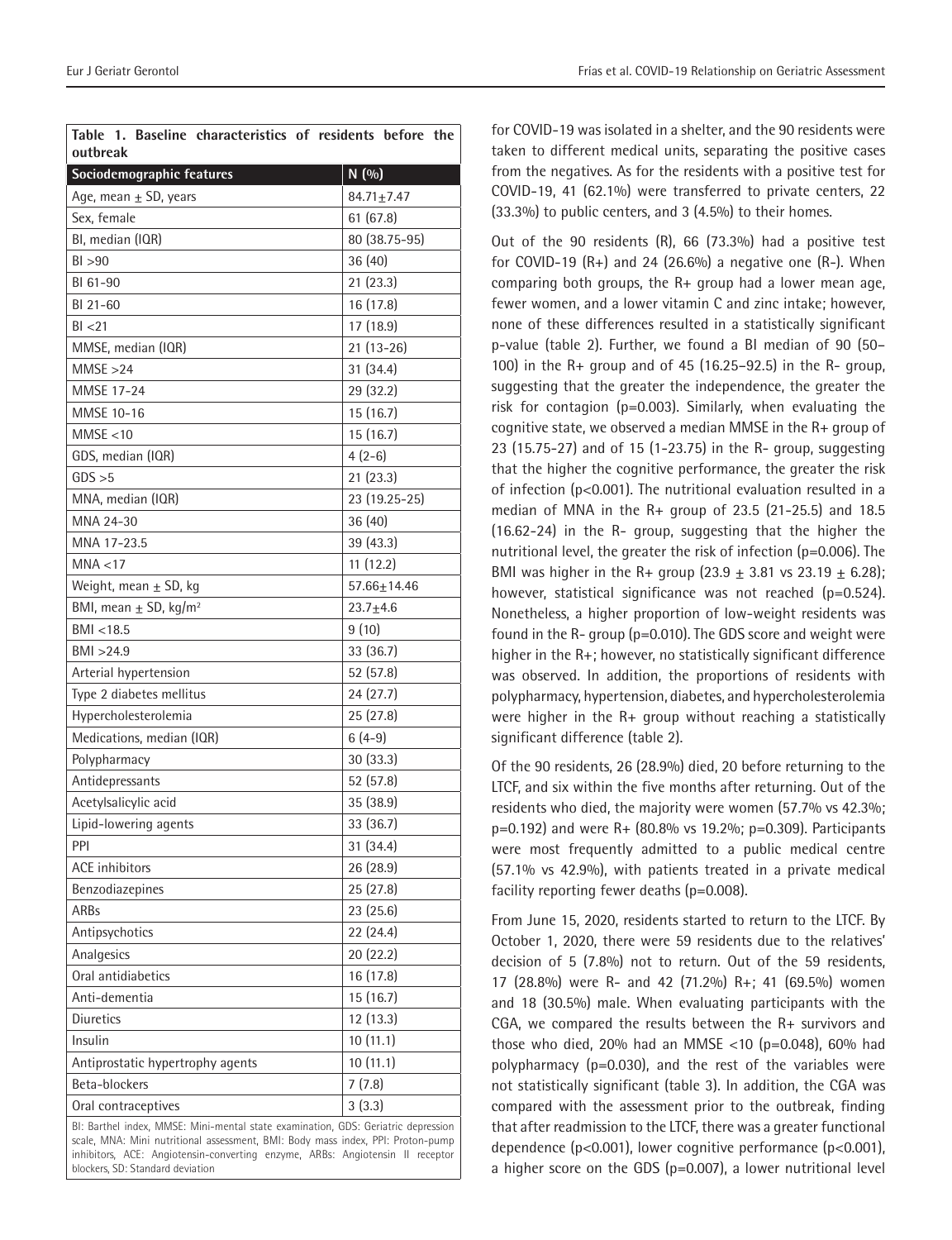$(p < 0.001)$  and a lower BMI ( $p = 0.009$ ) in the residents (table 4).

Lastly, the binary logistic regression did not show a statistically significant value between the included variables and the risk for infection. However, having an MMSE <10 and reporting polypharmacy increased the risk of mortality in the R+ group by 11 and 4 times more, respectively (table 5).

# **Discussion**

To the authors' knowledge, this is the first study in Mexico that evaluates the impact of COVID-19 on LTCFs using the CGA and compares the physical, psycho-affective, mental, and nutritional status before and after a COVID-19 outbreak. The LTCF evaluation has been characterized by providing daily rehabilitation services to the patients from their admission to the unit, fostering the preservation and improvement of the physical, cognitive, and emotional health according to the individual resident's needs.

Among the residents of the LTCF, 66 of them were diagnosed with COVID-19, and 15 died, resulting in an attack rate of 73.3% and a fatality rate of 22.7%. Similar results were observed compared to studies in different European countries, where attack rates in nursing homes long stay due to COVID-19 outbreaks oscillated in 60% and the fatality rates have been between 15 and 34%.14,15 This demonstrates the increase in mortality that has been described with increasing age.<sup>16</sup>

A significantly higher incidence of COVID-19 cases was detected in older adults with low physical dependence, with a median BI of 90 (50-100) in residents with COVID-19. This could be related to route of transmission of the virus: mainly from person to person (staff-residents), and the increased social contact in adults with greater functionality. Compared to Spanish LTCF´s, where residents with moderate to total dependence were more vulnerable to the risk of transmission of SARS-CoV-2, associated with closer physical contact between workers and residents, facilitating transmission.<sup>17</sup> Likewise, significant results were found when evaluating the functionality before and after the COVID-19 outbreak at the facility, finding a considerable 32.5 decrease in the BI median. This decrease might be the consequence of the length of stay, functional depression, and the need for restrictive mobility in most of them, thus increasing dependency.<sup>18</sup>

A significant cognitive decline (4-point median MMSE score decrease) was found in COVID-19 positive older adults after readmission to the LTCF. It is important to emphasize that progress to a moderate deterioration was observed in the vast majority of the residents. Moreover, higher mortality was found in residents with a positive test for COVID-19 and an MMSE <10 points. Post-acute manifestations have been described as associated with cognitive impairment with or without fluctuations, including memory problems manifesting

| Table 2. Comparison of residents with a positive (R+) and negative (R-) test for SARS-CoV-2                                                                                                       |                   |                   |            |
|---------------------------------------------------------------------------------------------------------------------------------------------------------------------------------------------------|-------------------|-------------------|------------|
|                                                                                                                                                                                                   | $R + (n = 66)$    | $R - (n=24)$      | p          |
| Age                                                                                                                                                                                               | $84.14 + 7.64$    | $86.29 + 6.9$     | 0.228      |
| Sex, female                                                                                                                                                                                       | 42 (63.6%)        | 19 (79.2%)        | 0.163      |
| Vitamin $C + z$ inc                                                                                                                                                                               | 35 (53%)          | 14 (58.3%)        | 0.655      |
| BI                                                                                                                                                                                                | $90(50-100)$      | 45 (16.25-92.5)   | $0.003*$   |
| BI > 90                                                                                                                                                                                           | 30 (45.5%)        | $6(25\%)$         | 0.079      |
| BI < 21                                                                                                                                                                                           | $7(10.6\%)$       | 10 (41.7%)        | $< 0.001*$ |
| <b>MMSE</b>                                                                                                                                                                                       | 23 (15.75-27)     | $15(1-23.75)$     | $< 0.001*$ |
| MMSE < 10                                                                                                                                                                                         | $7(7.6\%)$        | 10 (41.7%)        | 0.101      |
| GDS                                                                                                                                                                                               | $4(2-6)$          | $4(2-5)$          | 0.694      |
| GDS > 5                                                                                                                                                                                           | 18 (27.2%)        | $3(12.5\%)$       | 0.142      |
| Weight                                                                                                                                                                                            | $58.86 \pm 10.62$ | $54.55 \pm 21.44$ | 0.217      |
| BMI                                                                                                                                                                                               | $23.9 + 3.81$     | $23.19 + 6.28$    | 0.524      |
| BMI < 22                                                                                                                                                                                          | 19 (28.7%)        | 14 (58.3%)        | $0.010*$   |
| <b>MNA</b>                                                                                                                                                                                        | $23.5(21-25.5)$   | 18.5 (16.62-24)   | $0.006*$   |
| MNA < 17                                                                                                                                                                                          | $5(7.57\%)$       | $6(25\%)$         | $0.025*$   |
| Number of prescribed drugs                                                                                                                                                                        | $7(4-9)$          | $4(2.25-8.5)$     | 0.113      |
| Polypharmacy                                                                                                                                                                                      | 24 (36.4%)        | $6(25\%)$         | 0.312      |
| Hypertension                                                                                                                                                                                      | 40 (60.6%)        | 12 (50%)          | 0.368      |
| Type 2 diabetes mellitus                                                                                                                                                                          | 21 (31.8%)        | $3(12.5\%)$       | 0.067      |
| Hypercholesterolemia                                                                                                                                                                              | 28 (42.4%)        | $9(37.5\%)$       | 0.675      |
| BI: Barthel index, MMSE: Mini-mental state examination, GDS: Geriatric depression scale, MNA: Mini nutritional assessment, BMI: Body mass index, *A p-value <0.05 is statistically<br>significant |                   |                   |            |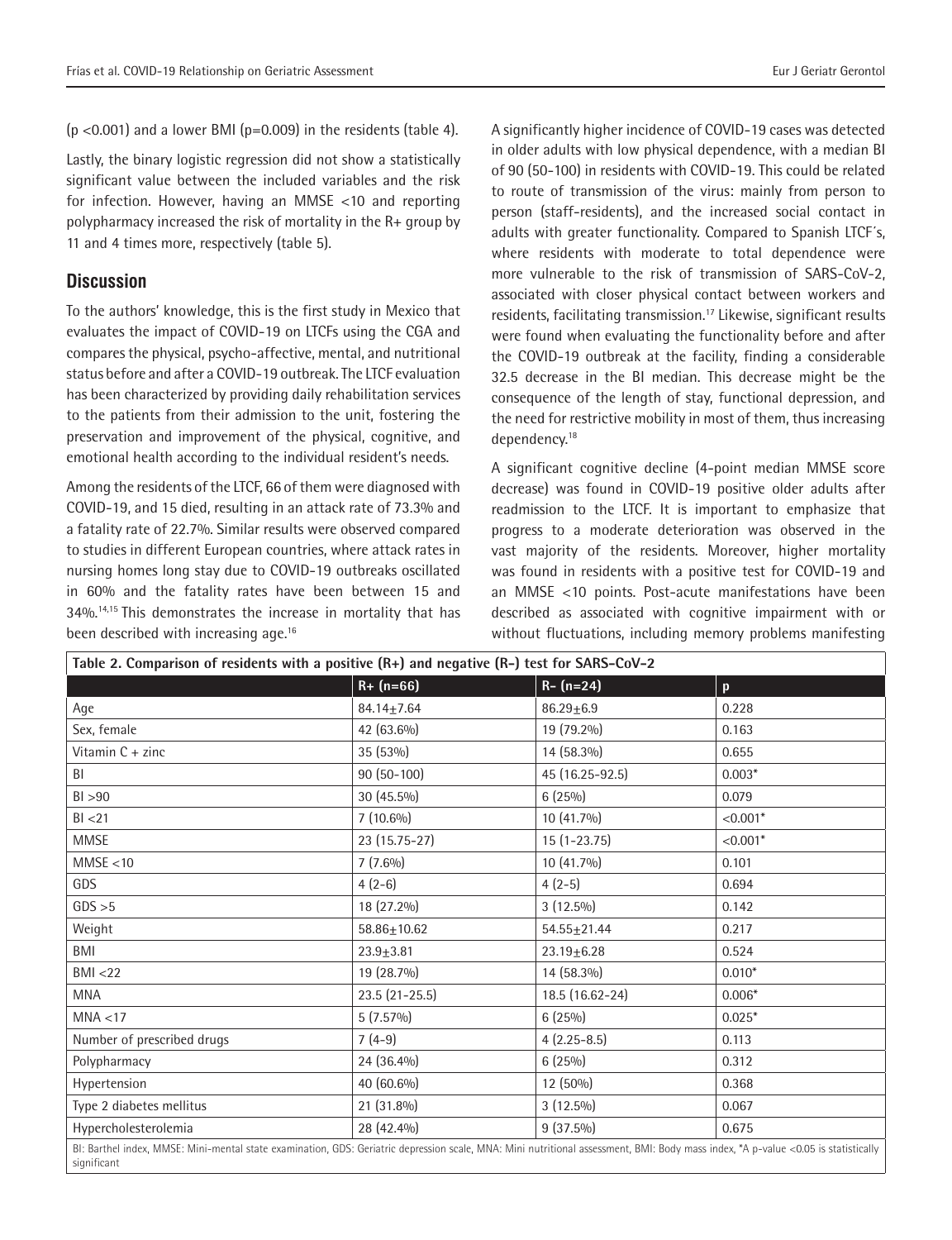as difficulty in concentration, memory, receptive language, and/or executive function.<sup>19</sup> Furthermore, long-term cognitive impairment is well recognized after a critical illness occurring up to 20-40% of patients discharged from intensive care.<sup>20</sup>

Regarding the affective sphere, we found a significant change in the GDS-15 scale items of the residents evaluated after returning to the institution, resulting in an overall median increase of 4 to 5 points, considering that most of the residents before the pandemic did not report symptoms of depression. Our results coincide with studies where depression, measured with the same instrument, was exacerbated by up to 86.6% two weeks after being discharged from the hospital in patients aged 65 or older who survived COVID-19.<sup>21</sup> Demonstrating that social disconnection and isolation are risk factors for presenting a depressive state in older adults.<sup>22</sup>

Concerning the nutritional status of the residents, a significantly higher proportion of underweight and malnutrition was observed in the non-infected residents. This aligns with the explanation that the highly dependent population with a higher risk of sarcopenia has less mobilization and less social contact with other residents and staff; thus, reducing the risk of infection. Similarly, a significant change was observed in the decrease in residents' weight, BMI, and MNA after the COVID-19 outbreak. For these

| Table 3. Comparison between the residents with a positive COVID-19 who survived (R+ survivors) and died (R+ deceased)                                                                      |                         |                        |              |
|--------------------------------------------------------------------------------------------------------------------------------------------------------------------------------------------|-------------------------|------------------------|--------------|
|                                                                                                                                                                                            | $R+$ survivors $(n=48)$ | $R+$ deceased $(n=15)$ | $\mathbf{p}$ |
| Age                                                                                                                                                                                        | $83.79 + 7.82$          | $85.2 + 7.02$          | 0.536        |
| Sex, women                                                                                                                                                                                 | 31 (64.6%)              | 8 (53.3%)              | 0.434        |
| Vitamin C + zinc                                                                                                                                                                           | 27 (56.3%)              | $5(33.3\%)$            | 0.121        |
| BI                                                                                                                                                                                         | 90 (61.25-100)          | $80(40-95)$            | 0.148        |
| BI > 90                                                                                                                                                                                    | 23 (47.9%)              | $6(40\%)$              | 0.591        |
| BI < 21                                                                                                                                                                                    | $4(8.3\%)$              | $3(20\%)$              | 0.209        |
| <b>MMSE</b>                                                                                                                                                                                | 23 (18-27)              | $21(11-25)$            | 0.228        |
| MMSE < 10                                                                                                                                                                                  | $2(4.2\%)$              | $3(20\%)$              | $0.048*$     |
| GDS                                                                                                                                                                                        | $4(2-5.5)$              | $5(2-9)$               | 0.446        |
| GDS > 5                                                                                                                                                                                    | 11 (24.4%)              | $6(46.2\%)$            | 0.129        |
| Weight                                                                                                                                                                                     | $59.93 \pm 10.53$       | $56.02 \pm 10.57$      | 0.230        |
| BMI                                                                                                                                                                                        | $23.55 \pm 5.27$        | $23.41 + 3.29$         | 0.925        |
| BMI < 22                                                                                                                                                                                   | 14 (31.1%)              | $4(28.6\%)$            | 0.857        |
| <b>MNA</b>                                                                                                                                                                                 | $24(21-25.5)$           | 23 (20-24.25)          | 0.260        |
| MNA < 17                                                                                                                                                                                   | $4(8.9\%)$              | $1(7.1\%)$             | 0.838        |
| Number of prescribed drugs                                                                                                                                                                 | $7(4-8.75)$             | $9(4-10)$              | 0.150        |
| Polypharmacy                                                                                                                                                                               | 14 (29.2%)              | $9(60\%)$              | $0.030*$     |
| Hypertension                                                                                                                                                                               | 30 (62.5%)              | $9(60\%)$              | 0.862        |
| Type 2 diabetes mellitus                                                                                                                                                                   | 14 (29.2%)              | $6(40\%)$              | 0.431        |
| Hypercholesterolemia                                                                                                                                                                       | $20(41.7\%)$            | $8(53.3\%)$            | 0.427        |
| $R_1$ : Barthel index MMSE: Mini-mental state examination GDS: Geriatric depression scale MNA: Mini nutritional assessment $RMI_1$ : Body mass index $*A_1$ p-value <0.05 is statistically |                         |                        |              |

BI: Barthel index, MMSE: Mini-mental state examination, GDS: Geriatric depression scale, MNA: Mini nutritional assessment, BMI: Body mass index, \*A p-value <0.05 is statistically significant

| Table 4. Comparison of residents' performance prior to the outbreak and after their readmission to the LTCF                                                                                       |                           |                    |            |
|---------------------------------------------------------------------------------------------------------------------------------------------------------------------------------------------------|---------------------------|--------------------|------------|
|                                                                                                                                                                                                   | <b>Prior the outbreak</b> | After readmission  | $\bf{D}$   |
| BI                                                                                                                                                                                                | $90(45-100)$              | $57.5(10-95)$      | $< 0.001*$ |
| <b>MMSE</b>                                                                                                                                                                                       | $23(13-27)$               | $19(11-26)$        | $< 0.001*$ |
| GDS                                                                                                                                                                                               | $4(2-5)$                  | $5(3-7)$           | $0.007*$   |
| Weight                                                                                                                                                                                            | $59.63 + 15.41$           | $56.95 + 14.93$    | $< 0.001*$ |
| BMI                                                                                                                                                                                               | $23.9 + 4.85$             | $23.19 + 4.83$     | $0.009*$   |
| <b>MNA</b>                                                                                                                                                                                        | 23 (19.75-25.5)           | 21.5 (18.75-23.12) | $< 0.001*$ |
| Number of prescribed drugs                                                                                                                                                                        | $6(4-9)$                  | $6.5(4-8.25)$      | 0.246      |
| BI: Barthel index, MMSE: Mini-mental state examination, GDS: Geriatric depression scale, MNA: Mini nutritional assessment, BMI: Body mass index, *A p-value <0.05 is statistically<br>significant |                           |                    |            |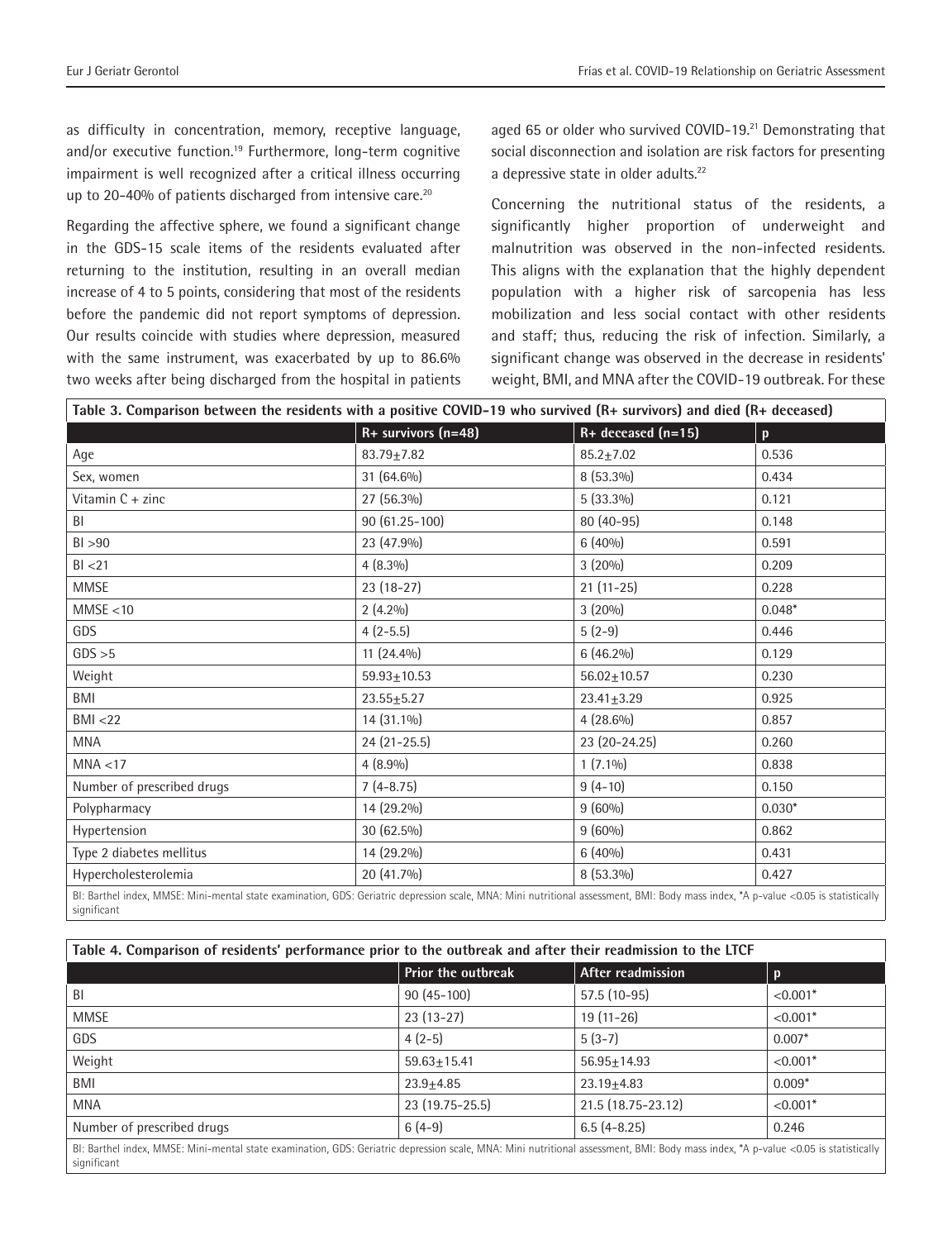reasons, it is vital to identify and prevent a nutritional decline in hospitalizations and improve clinical outcomes in patients at nutritional risk. It has been found that the MNA-SF (shortform) scale predicted in a good way the worst clinical results after COVID-19 infection.<sup>23</sup> On the other hand, when using the MNA scale in full version in patients with COVID-19, found a positive correlation between poor nutritional status and a prolonged stay in the intensive care unit.<sup>24</sup>

It was observed that polypharmacy was significantly associated with higher mortality in residents who tested positive for COVID-19. Sixty percent of the residents who died had polypharmacy, and the regression analysis resulted in four times the risk of dying in this sub-group compared to the rest of the residents with COVID-19. Polypharmacy has unpredictable consequences as cohort studies reported that up to 50% of American older adults use at least five drugs, of which 1 in 2 have been found to have significant interactions with drugs tested for COVID-19, such as hydroxychloroquine.<sup>25</sup> In the REACT-SCOT study, an evident association was found between the severity of COVID-19 and polypharmacy, mainly in using more than four drugs of different classes. In addition, it was found that the severity of the infection is strongly associated with antipsychotics, proton pump inhibitors, opioids, and gabapentinoids, since an increase in activity associated with pneumonia has been found by different routes, mainly anticholinergic and by mechanisms that increase the severity such as sedation, respiratory depression, and dyskinesia.26

Among the chronic-degenerative diseases, we found a statistical trend between the presentation of COVID-19 and type 2 diabetes mellitus. This could be explained by the alterations in the expression of the surface receptors of the Converting Enzyme Angiotensin 2 (ECA2), which has a binding region with a high affinity for the S protein of the SARS-CoV-2 virus. In addition, there is a dysregulation of the immune system due to the increase in interleukin-6 (IL-6) and the weakening of antiinflammatory signals producing more significant damage to the affected organs.<sup>29</sup> On the other hand, a meta-analysis found that hypertension and diabetes are highly associated with an increase in severity and mortality from COVID-19 of 2.3 and 2.5 times, respectively.<sup>30</sup>

Our study had limitations worth mentioning: we do not know the evolution that the patients had during their infection and what could have influenced their outcome (e.g., clinical evolution, possible complications, laboratory findings, received treatment, and whether or not they received any rehabilitation). It is important to emphasize that a significantly lower mortality rate was found in private medical centers than public ones, which would be associated with better availability of human, pharmacological, and medical devices resources. Lastly, the results should be interpreted with caution due to the size of the study group.

# **Conclusion**

The COVID-19 pandemic, as observed in other countries and Mexico, not being the exception, confirms the vulnerability in the functional, cognitive, emotional, and nutritional aspects of the elderly. An essential factor to consider is that most of the residents evaluated in this study who were positive cases were patients with a better global status in all indicators considered in the study, which would be associated with a greater risk of infection. In our population, we found higher mortality in residents with polypharmacy and with an MMSE <10 points. In addition, a significant change was found in functional dependence, cognitive performance, emotional and nutritional status after the COVID-19 outbreak in the LTCF. Currently and with the growing information that we have about COVID-19, changes are needed in the CGA to provide measures that promote preventive, diagnostic, and therapeutic options to preserve and improve the quality of life and even decrease mortality in the elderly associated with COVID-19 infection.

| Table 5. Regression analysis of factors that increased the risk of transmission and mortality due to COVID-19                                                                                                     |           |                 |          |
|-------------------------------------------------------------------------------------------------------------------------------------------------------------------------------------------------------------------|-----------|-----------------|----------|
|                                                                                                                                                                                                                   | <b>OR</b> | 95% CI          | D        |
| Variables related to an increased risk of COVID-19 infection                                                                                                                                                      |           |                 |          |
| BI < 21                                                                                                                                                                                                           | 0.466     | $0.081 - 2.675$ | 0.392    |
| <b>MMSE</b>                                                                                                                                                                                                       | 1.051     | $0.971 - 1.137$ | 0.217    |
| BMI < 22                                                                                                                                                                                                          | 0.621     | $0.157 - 2.466$ | 0.499    |
| <b>MNA</b>                                                                                                                                                                                                        | 1.026     | 0.816-1.292     | 0.824    |
| Type 2 Diabetes mellitus                                                                                                                                                                                          | 2.142     | 0.489-9.386     | 0.312    |
| Variables related to an increased risk of COVID-19 mortality                                                                                                                                                      |           |                 |          |
| MMSE < 10                                                                                                                                                                                                         | 11.111    | 1.369-90.909    | $0.024*$ |
| Polypharmacy                                                                                                                                                                                                      | 4.651     | 1.218-17.765    | $0.025*$ |
| BI: Barthel index, MMSE: Mini-mental state examination, MNA: Mini nutritional assessment, BMI: Body mass index, 95% CI: 95% confidence interval, OR: Odds ratio, *A p-value <0.05<br>is statistically significant |           |                 |          |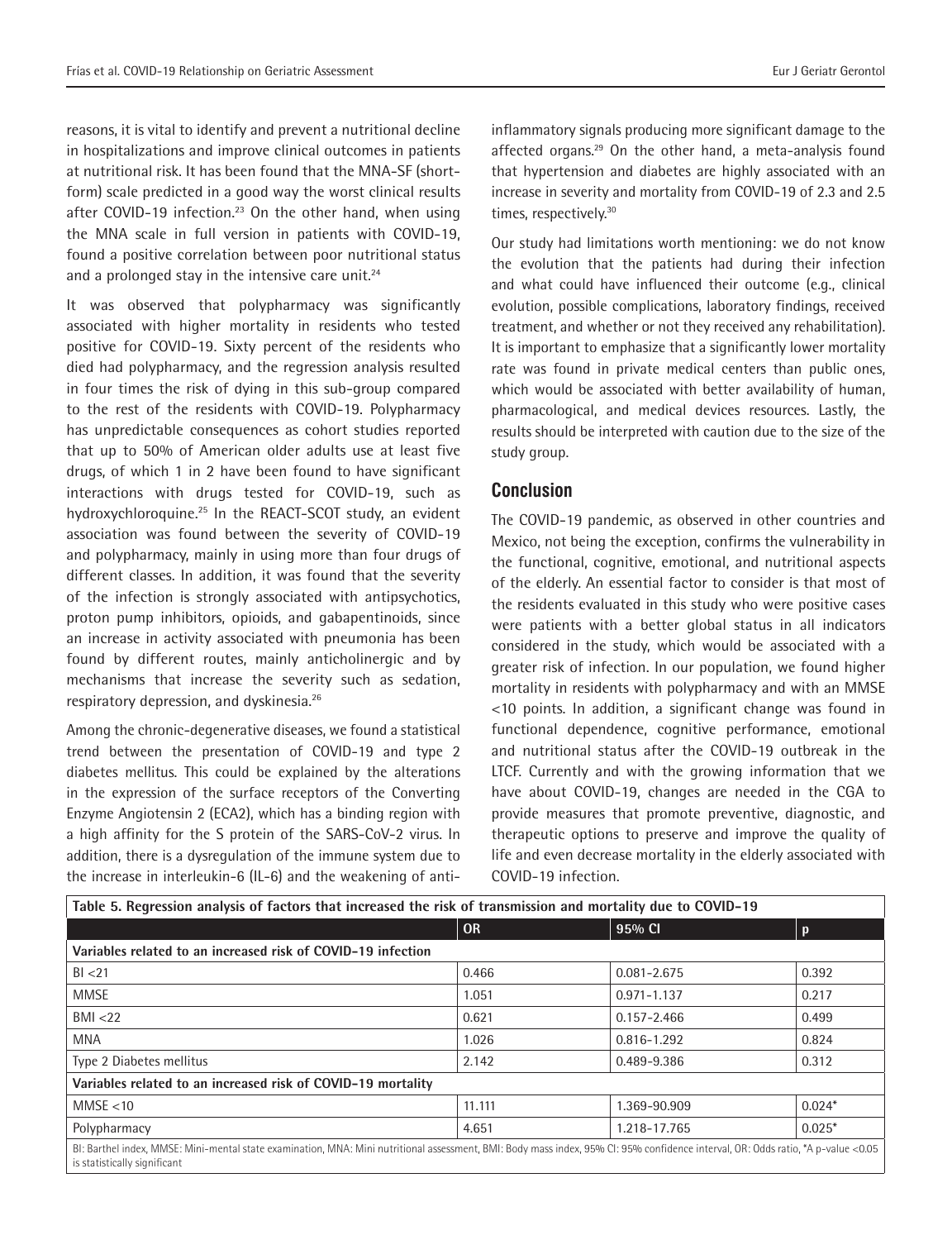## **Ethics**

#### **Authorship Contributions**

Dr. Fernando Coindreau Frías, MD, Dr. Juan de Dios Garza Rivera, MD, and Dr. Luis E. Fernández-Garza, MD contributed to the design and implementation of the research, to the analysis of the results, and the writing of the manuscript.

**Conflict of Interest:** No conflict of interest was declared by the authors.

**Financial Disclosure:** The authors declared that this study received no financial support.

#### **References**

- 1. Rivera-Hernandez M, B. Ferdows Nasim, Kumar Amit. The Impact of covid-19 Epidemic on Older Adults in Rural and Urban Areas in Mexico. J. Gerontol B Psychol Sci Soc, 2021, Vol XX, No. XX, 1-7
- 2. Palacio Mejía, LS, Hernández Ávila, JE. Exceso de mortalidad en México. https://coronavirus.gob.mx/exceso-de-mortalidad-en-mexico/. Accesed on September 1, 2021.
- 3. Gobierno de Nuevo León. Casos de COVID-19 en Nuevo León. https://www. nl.gob.mx/publicaciones/casos-de-covid-19-en-nuevo-leon. Accesed on September 1, 2021.
- 4. Bonanad C., García-Blas S., Tarazona-Santabalbina F. The effect of age on mortality in patients with COVID-19: A meta-analysis with 611,583 subjects. J Am Med Dir Assoc 2020;21:915–918.
- 5. McMichael TM, Currie DW, Clark S, Pogosjans S, Kay M, Schwartz NG, Lewis J, Baer A, Kawakami V, Lukoff MD, Ferro J, Brostrom-Smith C, Rea TD, Sayre MR, Riedo FX, Russell D, Hiatt B, Montgomery P, Rao AK, Chow EJ, Tobolowsky F, Hughes MJ, Bardossy AC, Oakley LP, Jacobs JR, Stone ND, Reddy SC, Jernigan JA, Honein MA, Clark TA, Duchin JS; Public Health–Seattle and King County, EvergreenHealth, and CDC COVID-19 Investigation Team. Epidemiology of Covid-19 in a long-term care facility in King County, Washington. N Engl J Med 2020;382:2005–2011.
- 6. Abrams H.R., Loomer L., Gandhi A., Grabowski DC. Characteristics of U.S. nursing homes with COVID-19 cases. J Am Geriatr Soc 2020;68:1653– 1656.
- 7. Sepulveda E.R., Stall N.M., Sinha S.K. A comparison of COVID-19 mortality rates among long-term care residents in 12 OECD Countries. J Am Med Dir Assoc 2020;21(11):1572–1574.e3.
- 8. Thompson, D. C., Barbu, M. G., Beiu, C., Popa, L. G., Mihai, M. M., Berteanu, M., & Popescu, M. N. The impact of COVID-19 pandemic on long-term care facilities worldwide: An overview on international issues. Biomed Res Int 2020;2020:8870249.
- 9. Sainsbury A., Gudrun S., Bansal A., Young JB. Reliability of the Barthel Index when used with older people. Age and Ageing 2005; 34:228–232.
- 10. Folstein M. F., Folstein S. E., McHugh PR. "Mini-mental state". A practical method for grading the cognitive state of patients for the clinician. *J Psychiatr Res* 1975;12(3):189-198.
- 11. Wancata J, Alexandrowicz R, Marquart B, Weiss M, Friedrich F. The criterion validity of the Geriatric Depression Scale: a systematic review. Acta Psychiatr Scand 2006;114(6):398-410.
- 12. Guigoz Y, Lauque S, Vellas BJ. Identifying the elderly at risk for malnutrition. The mini nutritional assessment. Clin Geriatr Med 2002;18:737‐757.
- 13. Sganga, F., Landi, F., Ruggiero, C., Corsonello, A., Vetrano, D. L., Lattanzio, F., Cherubini, A., Bernabei, R., & Onder, G. Polypharmacy and health outcomes among older adults discharged from Hospital: results from the crime study. Geriatr Gerontol Int 2015; 15:141–6.
- 14. Heras, E., Garibaldi, P., Boix, M., Valero, O., Castillo, J., Curbelo, Y., Gonzalez, E., Mendoza, O., Anglada, M., Miralles, J. C., Llull, P., Llovera, R., & Piqué, J. M. COVID-19 mortality risk factors in older people in a long-term care center. Eur Geriatr Med 2020; 27:1–7.
- 15. Tarteret, P., Strazzulla, A., Rouyer, M., Gore, C., Bardin, G., Noel, C., Benguerdi, Z. E., Berthaud, J., Hommel, M., Aufaure, S., Jochmans, S., & Diamantis, S. Clinical features and medical care factors associated with mortality in French nursing homes during the COVID-19 outbreak. Int J Infect Dis 2020;104:125–131.
- 16. Sharma A. Estimating Older Adult Mortality From COVID-19. The Journals of Gerontology: Series B 2021;76(3):e68-e74.
- 17. Causa R, Almagro Nievas D, Bermúdez Tamayo C. COVID-19 y dependencia funcional: análisis de un brote en un centro sociosanitario de personas mayores. Revista Española de Salud Pública 2021;95.
- 18. Hoogerduijn, J. G., Schuurmans, M. J., Duijnstee, M. S., de Rooij, S. E., & Grypdonck, M. F. A systematic review of predictors and screening instruments to identify older hospitalized patients at risk for functional decline. J Clin Nurs 2007; 16:46e57.
- 19. Crook, H., Raza, S., Nowell, J., Young, M., & Edison, P. Long covid-mechanisms, risk factors, and management. BMJ 2021;374:n1648.
- 20. Nalbandian A, Sehgal K, Gupta A, Madhavan MV, McGroder C, Stevens JS, Cook JR, Nordvig AS, Shalev D, Sehrawat TS, Ahluwalia N, Bikdeli B, Dietz D, Der-Nigoghossian C, Liyanage-Don N, Rosner GF, Bernstein EJ, Mohan S, Beckley AA, Seres DS, Choueiri TK, Uriel N, Ausiello JC, Accili D, Freedberg DE, Baldwin M, Schwartz A, Brodie D, Garcia CK, Elkind MSV, Connors JM, Bilezikian JP, Landry DW, Wan EY. Post-acute COVID-19 syndrome. Nat Med 2021; 27:601–615.
- 21. Mowla A, Ghaedsharaf M, Pani A. Psychopathology in Elderly COVID-19 Survivors and Controls. *J Geriatr Psychiatry Neurol* 2021;8919887211002664.
- 22. Armitage R., Nellums L.B. COVID-19 and the consequences of isolating the elderly. Lancet Public Health 2020; 5:e256.
- 23. Liu G, Zhang S, Mao Z, Wang W, Hu H. Clinical significance of nutritional risk screening for older adult patients with COVID-19. Eur J Clin Nutr 2020;74(6):876-883.
- 24. Haraj NE, El Aziz S, Chadli A, Dafir A, Mjabber A, Aissaoui O, Barrou L, El Kettani El Hamidi C, Nsiri A, Al Harrar R, Ezzouine H, Charra B, Abdallaoui MS, El Kebbaj N, Kamal N, Bennouna GM, El Filali KM, Ramdani B, El Mdaghri N, Gharbi MB, Afif MH. Nutritional status assessment in patients with Covid-19 after discharge from the intensive care unit. *Clin Nutr ESPEN* 2021;41:423-428.
- 25. Ross SB, Wilson MG, Papillon-Ferland L, Elsayed S, Wu PE, Battu K, Porter S, Rashidi B, Tamblyn R, Pilote L, Downar J, Bonnici A, Huang A, Lee TC, McDonald EG. COVID-SAFER: Deprescribing Guidance for Hydroxychloroquine Drug Interactions in Older Adults. *J Am Geriatr Soc* 2020;68(8):1636-1646.
- 26. McKeigue PM, Kennedy S, Weir A, Bishop J, McGurnaghan SJ, McAllister D, Robertson C, Wood R, Lone N, Murray J, Caparrotta TM, Smith-Palmer A, Goldberg D, McMenamin J, Guthrie B, Hutchinson S, Colhoun HM; Public Health Scotland COVID-19 Health Protection Study Group. Relation of severe COVID-19 to polypharmacy and prescribing of psychotropic drugs: the REACT-SCOT case-control study. *BMC Med* 2021;19(1):51.
- 27. Bauer SR, Kapoor A, Rath M, Thomas SA. What is the role of supplementation with ascorbic acid, zinc, vitamin D, or *N*-acetylcysteine for prevention or treatment of COVID-19? *Cleve Clin J Med* 2020;10.3949/ccjm.87a.ccc046.
- 28. Thomas S, Patel D, Bittel B, Wolski K, Wang Q, Kumar A, Il'Giovine ZJ, Mehra R, McWilliams C, Nissen SE, Desai MY. Effect of High-Dose Zinc and Ascorbic Acid Supplementation vs Usual Care on Symptom Length and Reduction Among Ambulatory Patients With SARS-CoV-2 Infection: The COVID A to Z Randomized Clinical Trial. *JAMA Netw Open* 2021;4(2):e210369.
- 29. Barrera FJ, Shekhar S, Wurth R, Moreno-Pena PJ, Ponce OJ, Hajdenberg M, Alvarez-Villalobos NA, Hall JE, Schiffrin EL, Eisenhofer G, Porter F, Brito